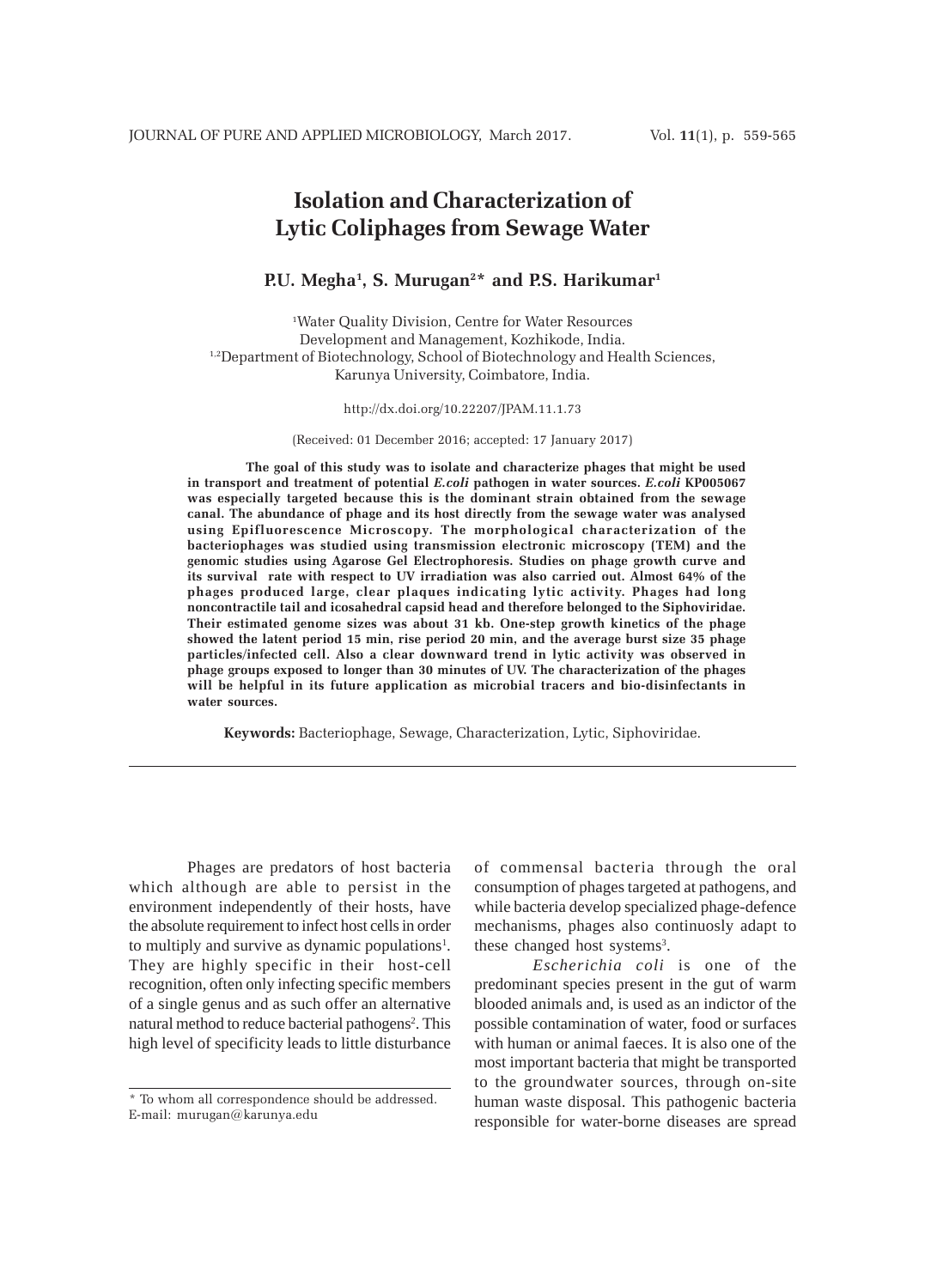by the fecal-oral route, in which untreated water may play an immediate role. Unfortunately these pathogenic bacteria do not respond to the traditional water purification methods due to its high antibiotic resistance. Bacteriophages have evolved to be the most important and useful probes for pathogen transport and survival since they are closest in size, shape, and surface properties to these pathogens. The relative simplicity by which phages can be isolated from the environment can be attributed to the fact that, the natural environment of the bacteria of interest is likely to contain the specific phages capable of infecting and lysing the microorganism<sup>4</sup>.

The advantages in the use of phages in tracer and treatment studies over chemical agents is numerous. First of all, phages are highly host specific. They only infect specific bacterial hosts and cause rapid bacterial lysis. They do not infect humans and other eukaryotes. Phages specific for pathogenic bacteria do not disrupt normal microflora in humans or in animals<sup>5</sup>. Secondly, phages are not toxic to humans. Although certain cell lysis may release endotoxins, phages themselves do not generate any toxic products during their multiplication<sup>6</sup>. Thirdly, phages are stable<sup>7</sup> and they do not replicate unless their bacterial hosts are present<sup>8</sup>. Moreover, phages are the most abundant biological entities and naturally present in the environment and a wide variety of foods<sup>9</sup>. It is relatively easy to isolate phages from the environment and propagate them in laboratories.

The goal of this research was therefore to isolate phages that were active against *E.coli* KP005067 and to characterize them with respect to morphology, genome size and UV irradiation activity before, exploring its possibility as microbial tracers and bio-disinfectants.

## **MATERIALS AND METHODS**

#### **Bacterial strain and growth conditions**

In this study, *Escherichia coli* KP005067 obtained from Canoli canal, Kozhikode district, Kerala, India was selected as the host bacteria for phage isolation. For experiments, the strain was cultured on EMB agar, Macconkey agar and Nutrient agar. Incubation was done at 37°C for 24 h and the working cultures were taken from EMB

J PURE APPL MICROBIO*,* **11**(1), MARCH 2017.

plates. For enrichment of the strain, a colony from nutrient agar was emulsified in a glass tube with alkaline peptone water (5-10ml) and incubated for  $6-8h$  at  $37^{\circ}$ C.

# **Sample collection**

Sewage samples were collected from stagnant water at a depth of 3 m, in sterile containers from 11 sites of Canoli canal, Kozhikode district, Kerala, India. Precautions were taken while collecting the samples by wearing sterile gloves and masks. Approximately 100 ml of sewage samples were collected and transported immediately to the laboratory and stored at 4°C, until processing.

## **SYBR staining**

The viral and bacterial abundance in the sewage sample was assessed using Epifluorescence Microscopy. Bacteria like particles and virus like particles were enumerated from sewage samples according to<sup>10</sup> using 0.8  $\mu$ m nitrocellulose membrane support filters (Millipore) and  $0.02 \mu$ m filters (Whatman).

#### **Bacteriophage isolation**

Bacteriophages were isolated from the collected sewage samples by enrichment technique<sup>11</sup>. Under sterile conditions,  $4.5$  ml of sewage sample was emulsified with 0.5 ml of tryptone broth and 0.5 ml of log-phase broth culture (optical density measured at 600 nm) of *Escherichia coli* KP005067. Suspension was incubated overnight at 37°C, with shaking (120 rev/ minutes) and was centrifuged at 10,000 rpm for 10 minutes at 4°C. The supernatant was filtered through a  $0.22 \mu$ m syringe filter (Nupore, India) to obtain a bacterial free filtrate and analyzed for the presence of phages through spot test method<sup>12</sup>. Double layer plaque technique was performed for bacteriophage isolation<sup>13, 14</sup>. Three millilitre of 0.6% of trypticase soy agar (TSA) was inoculated with  $100 \mu$ l of 3-5 hrs old bacterial culture and  $100 \mu$ l of the bacteria free filtrate. The suspension was plated on fresh 1.5% TSA plate and incubated in an upright position at 37°C overnight. Formation of plaques or zones of clearance indicated the presence of phages<sup>15</sup>.

#### **One-step Growth Kinetics**

One step growth experiments were carried out based on the method described by<sup>16, 17</sup> with some modifications. Briefly, the experiment started at a multiplicity of infection (MOI) 0.1 in a 15 ml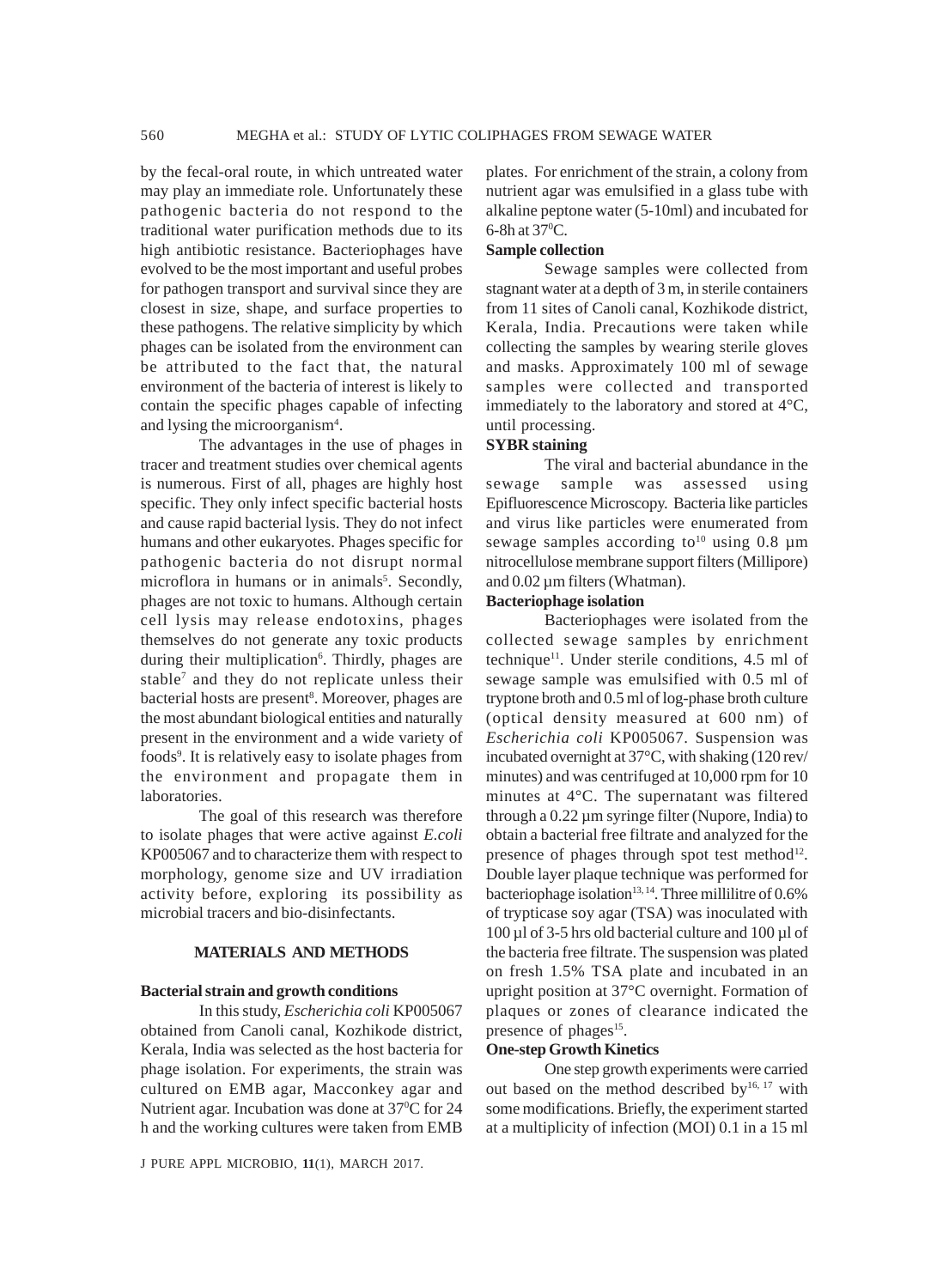tube containing phage (approximately  $4 \times 10^6$  PFU/ ml) and its host *E.coli* strain KP005067 (approximately 2X  $10^8$  CFU/ml) in 10 ml TSB. After incubation in water bath at 37<sup>o</sup>C for 10 min (to allow phage adsorption), the tube was centrifuged at 13000 rpm for 15 min. The supernatant was removed and subjected to plaque assay to determine the titre of the un-absorbed phage. The pellet containing (partially) infected cells was immediately re-suspended in 10 ml of pre-warmed TSB. After taking the first sample, the tube was returned to the water bath (37 $^{\circ}$ C). A sample (100 µL) was collected every 5 min (up to 60 min). Each sample was immediately diluted and subjected to plaque assay. Latent period was defined as the time interval between the end of adsorption and the beginning of the first burst, as indicated by the initial rise in phage titer<sup>15, 18</sup>. Burst size was calculated as the ratio of the final number of liberated phage particles to the initial number of infected bacterial cells during the latent period<sup>15</sup>.

# **Electron Microscopy**

Bacteriophage morphology examination was performed as described by<sup>19</sup> with some modifications. Phage particles were sedimented by centrifugation at 25,000 rpm for 60 min. Phages were washed twice in 0.1 M ammonium acetate pH 7.0 (Vetec, Rio de Janeiro, Brazil), filtered through a 0.22-µm-pore-size membrane filter, deposited on copper grids provided with carbon-coated formvar films and examined in a Zeiss EM109 electron microscope.

## **Extraction of phage DNA**

Phage DNA was extracted from the purified phages by using sodium dodecyl sulfate (SDS) and proteinase K and the DNA was precipitated by adding 3 M sodium acetate and absolute ethanol<sup>21</sup>. The pellet was dried and resuspended in an appropriate volume of sterile high-purity water and stored at "20°C. The DNA samples were simultaneously checked on 0.8% agarose gel along with DNA ladder (ë DNA digested with EcoRI/HindIII).

# **UV Irradiation on phage replication**

Purified phages were diluted using SM buffer to concentrations of  $10^{-3}$ ,  $10^{-4}$ ,  $10^{-5}$  and  $10^{-6}$ . Sample trials suggested that most effective results would be seen at  $10^{-3}$ , so all future trials were run at that concentration. Four  $100 \mu L$  drops of virus were placed close together on an empty Petri dish and placed under the UV lamp, at every 15 min, one drop was removed and placed into a micro centrifuge tube along with 400 µL of *E.coli* KP005067. The tubes were mixed well and kept at 37<sup>o</sup>C for 10 min. After incubation, 250 µL of the virus and bacteria mixture was added to 11 ml of warm soft agar and poured onto a Petri dish. The dishes were incubated overnight, and the number of clear zones on the plate were counted.

## **RESULTS AND DISCUSSION**

#### **SYBR staining and viral count**

SYBR green was made to stain double stranded DNA, so the probability that particles observed were eventually phage, was higher. By using 0.015µ pore size nuclepore filter, numerous small DNA-associated particles together with large DNA- associated particles were recognized from the sewage samples (Fig.1). Our criteria for the distinction between larger DNA-associated particles (possibly bacteria) and other smaller particles (phages) were to check the abundance of phage and its host bacteria in the water samples. The results showed a very high concentration of phages in the collected water samples. Enumeration of *Escherichia coli* and somatic coliphages from polluted sewage pipe, by filtering the water samples through 0.02 µm pore-size filters, stained with SYBR Green was done by $22$ . Also, SYBR green is reported to stain both RNA and DNA particles. Even though RNA viruses are likely to make up only a minor fraction of the total pool of viruses based on information from surveys $23$ , studies have proved its application in determining the abundance of total virus particles in the water body.

#### **Phage assays and titre value**

Sewage in general contains a large diversirty of coliforms due to fecal contamination. Therefore, sewage water is a reservoir of enteric pathogens. The results of plaque assay and spot assay are shown in table 1. The development of clear zones of lysis against the host bacterium using specific phage lysate indicated that 64% of the phages isolated were lytic phages. It was found that the virulent phages were able to lyse the host bacterium by developing clear circular zones with average plaque diameter of 5-7mm. Studies on bacetriophages have revealed that the process is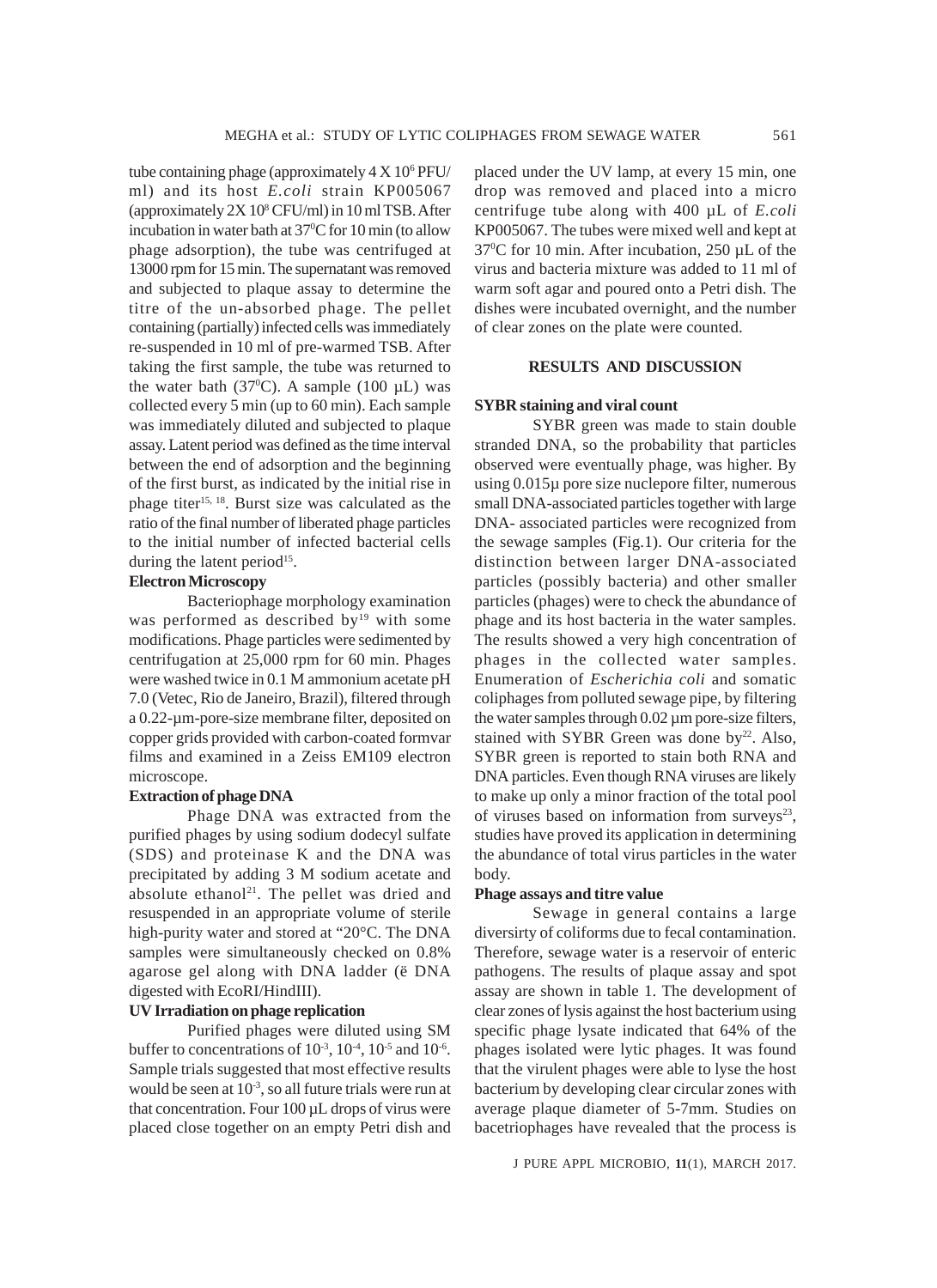initiated when the virion interacts with host cell surface receptor molecules<sup>24</sup>. Out of the eleven sewage samples, only 45% were positive for plaque assays. S4 showed highest plaque assay with 86 PFU/ml, while S7 had the lowest: 21 PFU/ ml. The presence of these zones of clearing indicated that amplifying bacteriophage from a raw sewage sample and inoculating the phage into the host was an effective way of isolating (and visualizing) phage<sup>25</sup>. Amplification of phages in the sewage samples allow them to infect and reproduce within fresh *E.coli*. The infection was further spread as the virus reproduced resulting in the cell lysis and eventually forming visible plaques. Many bacteriophages are known to be highly specific for their receptors and show little or no interaction with receptors with an even slightly different structure. This specificity forms the basis of numerous phage typing methods for the identification of bacterial species or subspecies. The results obtained thus clearly indicated that, the bacteriophages for *E.coli* KP005067 were highly specific against its respective host. The results of our study suggest that, host specific bacteriophages against human pathogens are prevalent and can be readily isolated from sewage ecosystems. Present findings are in



**Fig. 1.** SYBR staining of bacteria and virus like particles



J PURE APPL MICROBIO*,* **11**(1), MARCH 2017.

agreement with the work done  $by<sup>23</sup>$  where, they had isolated host range lytic bacteriophages from sewage.

#### **One step growth kinetics**

The latent period, rise period and the burst size of the phage were determined by countable number of plaques and phage titre (titer: plaqueforming unit (p.f.u)) during 10, 20, 30, 40, 50, and 60 minutes. Figure 2 shows the one step growth curve of bacteriophage. The latent period was only 15 min (excluding 10 min for adsorption), which is shorter than the typical latent periods (21-120 min). The rise period began after 20 minutes, with host cell lysis completed after 30 minutes releasing 35 progeny virions per infected cell. Similar results were obtained in the phage growth curve, where there was a steady low level of viruses during the

**Table 1.** Plaque and spot formation in different water samples

| Samples #       | Plaque assay<br>in PFU/ml | Spot<br>assay |
|-----------------|---------------------------|---------------|
| S <sub>1</sub>  | 48                        | $^{+}$        |
| S <sub>2</sub>  | <b>ND</b>                 |               |
| S <sub>3</sub>  | 42                        | $^{+}$        |
| <b>S4</b>       | 86                        | $^{+}$        |
| S <sub>5</sub>  | <b>ND</b>                 | $^{+}$        |
| S <sub>6</sub>  | 39                        | $^{+}$        |
| S7              | 21                        | $^{+}$        |
| S <sub>8</sub>  | <b>ND</b>                 | $^{+}$        |
| S <sub>9</sub>  | <b>ND</b>                 |               |
| S <sub>10</sub> | <b>ND</b>                 |               |
| S <sub>11</sub> | <b>ND</b>                 |               |
|                 |                           |               |

ND- Not detected



**Fig. 2.** One step growth curve of *Escherichia coli* phage **Fig. 3.** Electron microscope image of *Escherichia coli* phage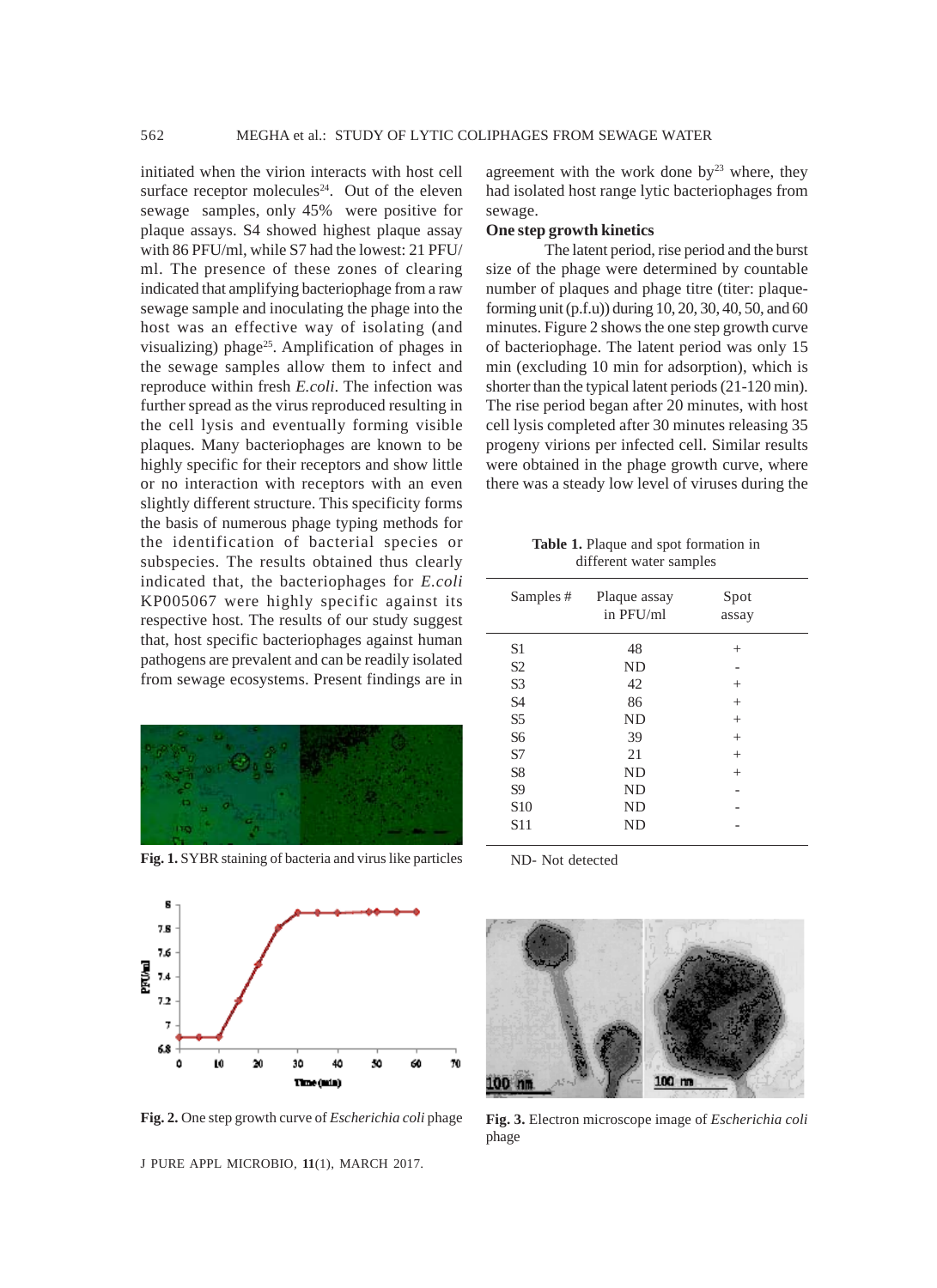latent period, which was followed by a sudden increase in the number of viruses or a rise period<sup>26</sup>. Important characteristics of the viral reproductive process such as, the number of bacteria released per infected cell and the time it takes to produce new viruses can readily be determined by plotting a single step growth curve. These important characteristics vary between viruses but are often similar for related ones. Thus, they can serve as taxonomic criteria, mostly for high-level taxonomy. the number of released phages or burst size, and the time it takes to make them or latent period, are mainly determined by the complexity and size of the virion so it is expected that these criteria are conserved between phages with similar morphology<sup>27</sup>.



**Fig. 4.** Extraction of phage DNA using Agarose Gel Electrophoresis

**Table 2.** Percentage error of average plate count compared using standard deviation

| Time    | Average plaque count | % of Control |
|---------|----------------------|--------------|
| Control | $149.41 + 28.63$     | 100          |
| 15      | $120.50 + 28.71$     | 80.64        |
| 30      | $117.33 + 21.13$     | 78.52        |
| 45      | $101.33 + 15.44$     | 67.81        |
| 60      | $84.41 + 20.56$      | 56.49        |
|         |                      |              |

## **Morphological analysis by TEM**

Analysis of phages using electron microscopy allowed the morphological classification of phage into viral family and order. Isolated phage is classified into order Caudovirales and since it possess a long noncontractile tail and icosahedral capsid head, thus is a member of the family Siphoviridae<sup>28</sup>. Heads were measured between opposite apices with an approximate 49.7  $\pm$  5.37 nm in size and the length of tails was 143  $\pm$ 3.25 nm in size (Fig 3). Only DNA coliphages, mostly tailed phages, were isolated during the sampling period. The detection of tailed phages agrees with previous reports that suggest that somatic DNA coliphages are easier and faster<sup>28</sup> and that tailed phages account for over 90% of all known phages26. The phage morphology observed in this study agrees with the somatic coliphage morphological characters reported in a river system. **Phage genome quantification**

The DNA of the phage was isolated and electrophoresed on 0.8% agarose gel with a ë Hind/ III marker. Molecular weight of the phage DNA was found to be 31 kb. For molecular characterization of phages, the isolated phage DNA samples were subjected to digestion with type II restriction enzyme Hind*f* I and BsuRI. The result revealed that the phages were sensitive to Hind*f* I and BsuRI, and exhibited different banding patterns confirming that the phages harboured double stranded DNA as genetic material (fig 4). Bacteriophages, with larger genome size of 16 kb or greater was found to be in the virus order of Caudovirales<sup>29</sup>. Also, phages with larger genome size have higher gene number, greater infectivity and virion sophistication than phages with smaller



Fig. 5. Trend of phage survival when exposed to UV

J PURE APPL MICROBIO*,* **11**(1), MARCH 2017.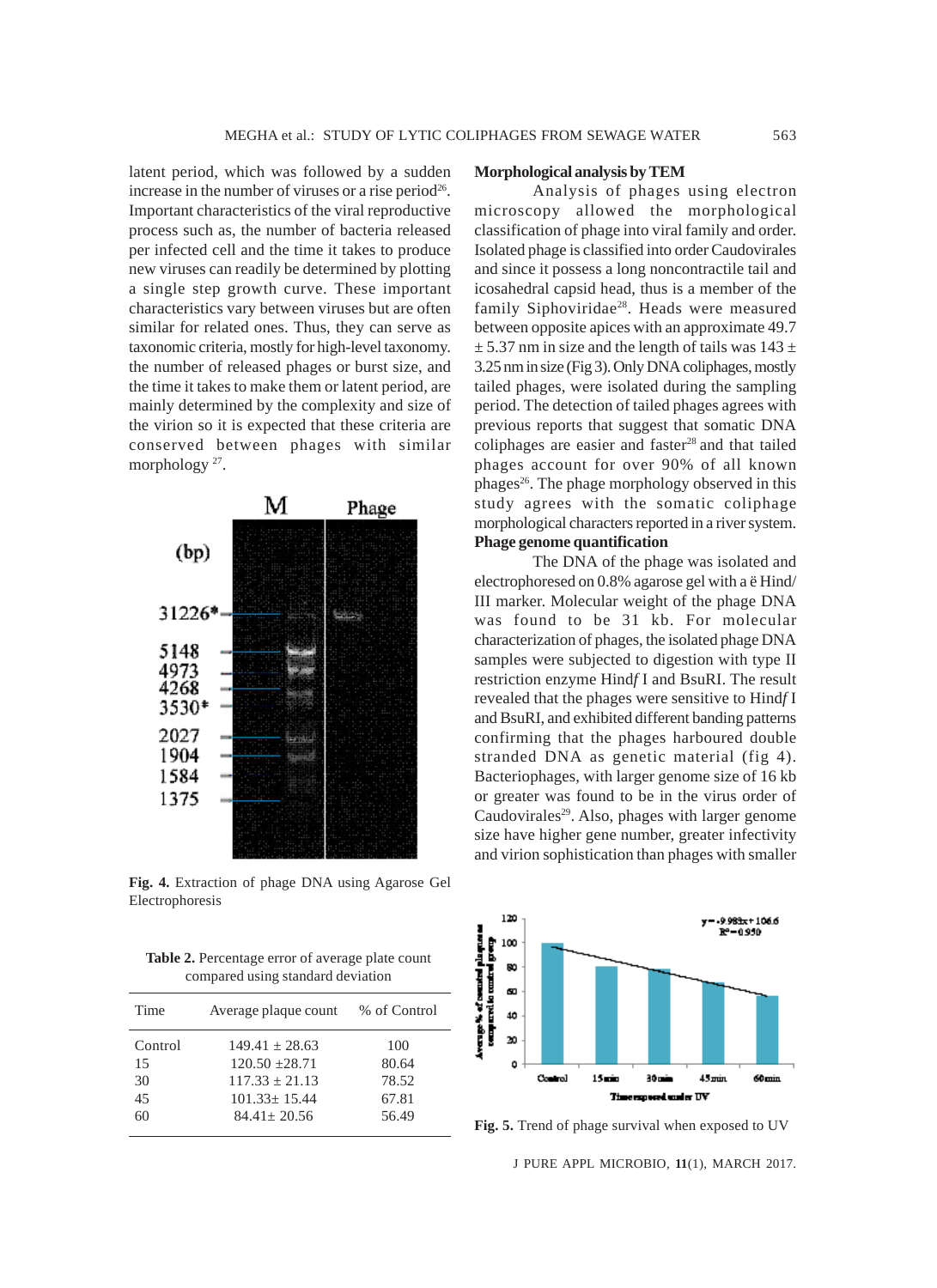genome size. The genome size of an *E.coli* phage isolated from sewage canal of Haryana also revealed a double-stranded DNA with approx. 33.5 kb<sup>30</sup>. This DNA size was found to be smaller than the standard lambda DNA.

# **UV Irradiation studies**

The number of plaques were counted for each length of time and compared to the control group corresponding to that trial. The averages were taken and plotted as percentages in Fig 5. As seen in the plot, the control group had a significantly higher survival rate than any of the groups that were exposed to UV. Comparing plaque count of irradiated phage to non-irradiated phage showed that, the lytic activity decreased with increased exposure to UV. There was a small difference in lytic activity between the 15 and 30 minute trials, but after that, a clear downward trend is seen in groups exposed for longer than 30 minutes. Table 2 shows the calculated standard deviations of each time segment. The UV radiation can cause 5% loss in viable phage per hour for surface water due to the formation of thymine dimer $31$ . Thus it is evident from the results that, over time lytic activity decreased falling in a steady decline for exposure times greater than 30 minutes.

Somatic phages and bacteriophage f2 were also found to be completely inactivated (3 log unit reduction) on exposure to less than 3h of UV irradiation<sup>32</sup>. Also the persistence of somatic coliphages were found to be longer when compared to fecal coliforms, enterococci and F-RNA phages when exposed to UV light<sup>27</sup>. So our results suggest that, the compelling biological attributes of coliphages makes them a potential candidate as microbial tracer and as bio-disinfectant.

## **CONCLUSION**

Sewage in general contains a large diversity of coliforms due to fecal contamination therefore, it is a reservoir of enteric pathogens. The phages obtained in this experiment were found to be lytic due to the development of clear zones of lysis on the host bacterium. Studies on bacteriophages infection have revealed that the process was initiated when the virion interacts with host cell surface receptor molecules. Also the isolated coliphage was presumptively identified as a member of Siphoviridiae family with its

J PURE APPL MICROBIO*,* **11**(1), MARCH 2017.

morphological and genomic analysis. In conclusion, most of the bacteriophage isolates collected from the sewage samples of Canoli canal area were able to infect *Escherichia coli* KP005067. However, more precise studies are to be carried out to identify the potential application of these phages as microbial tracers and bio-disinfectants.

#### **REFERENCES**

- 1. Freifelder, D. Microbial Genetics. Jones and Bartlett Publishers, Boston; 1987
- 2. Callaway, T. R., Edrington, T. S., Braban, A. D.,Anderson, R.C.,Rossman, M.L., Engler, M. J.,Carr, M. A., Genovese, K. J. Bacteriophages isolated from feedlot cattle can reduce *Escherichia coli* O157:H7 populations in ruminant gastrointestinal tracts. *Food Pathog Dis;* 2008; **5**, pp 183-191
- 3. 3. Hagens, S. and Loessner, M. J. Application of bacteriophages for detection and control of foodborne pathogens. *Appl Microbial Biotechnol* 2007; **76**, pp 513-519
- 4. Gill, J. J., and P. Hyman.Phage choice, isolation, and preparation for phage therapy. *Curr. Pharm. Biotechnol*. 2010; **11**, pp 2-14.
- 5. Kudva I. T., Jelacic S., Tarr P. I., Youderian P., Hovde C. J. Biocontrol of *Escherichia coli* O157 with O157-specific bacteriophages. *Appl. Environ. Microbiol.*, 1999; **65**, pp 3767–3773.
- 6. Hagens S., Loessner M. J. Bacteriophage for biocontrol of foodborne pathogens: calculations and considerations. *Curr. Pharm. Biotechnol.,* 2010; **11**, pp 58–68
- 7. Coffey, B., Mills S., Coffey, A., McAuliffe, O., Ross, R. P. Phage and their lysins as biocontrol agents for food safety applications. *Annu. Rev. Food Sci. Technol., 2010*;1, pp 449–468
- 8. Guenther, D., Huwyler, S., Richard, M., Loessner, J. Virulent bacteriophage for efficient biocontrol of *Listeria monocytogenes* in readyto-eat foods. *Applied and Environmental Microbiology.,* 2009; **75**: pp 93–100
- 9. Patel, A. Virus and prokaryote enumeration from planktonic aquatic environments by epifluorescence microscopy with SYBR Green I. *Nat. Protoc.,* 2007; **2**: pp 269–276
- 10. Cerveny, K. E., DePaola, A.. Duckworth, D. H., Gulig, P. A. Phage therapy of local and systemic disease caused by *Vibrio vulnificus* in irondextran-treated mice. *Infect Immun*., 2002; **70**(11), pp 6251-62.
- 11. Chang, H. C., Chen. C. R., Lin, J. W., Shen. G. H., Chang, K. M., Tseng, Y. H. Isolation and